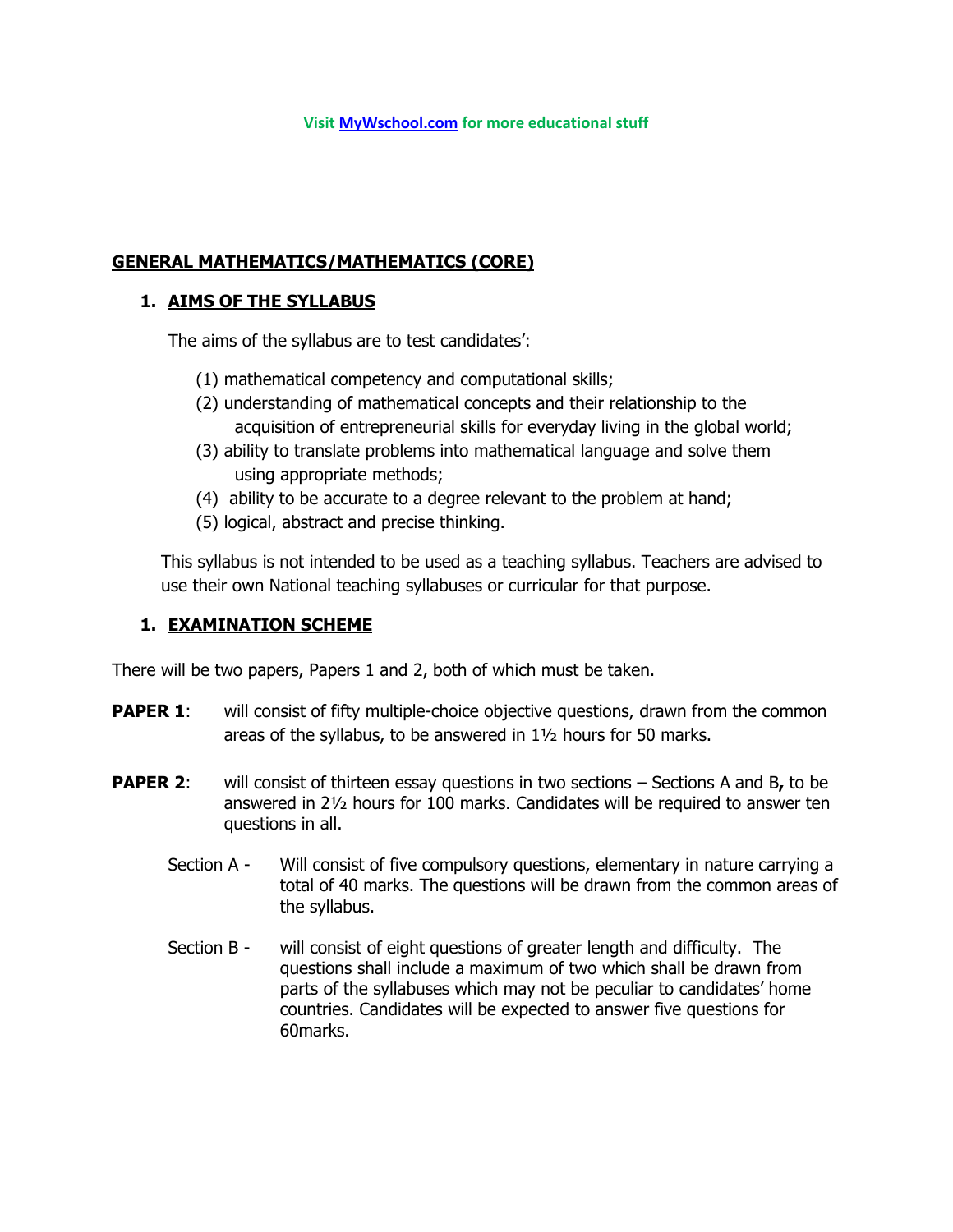# **2. DETAILED SYLLABUS**

The topics, contents and notes are intended to indicate the scope of the questions which will be set. The notes are not to be considered as an exhaustive list of illustrations/limitations.

| <b>TOPICS</b>                                 | <b>CONTENTS</b>                                                                                          | <b>NOTES</b>                                                                                           |
|-----------------------------------------------|----------------------------------------------------------------------------------------------------------|--------------------------------------------------------------------------------------------------------|
| A. NUMBER AND<br><b>NUMERATION</b>            |                                                                                                          |                                                                                                        |
| (a) Number bases                              | (i) conversion of numbers<br>from<br>one base to<br>another                                              | Conversion from one base<br>to base 10 and vice versa.<br>Conversion from one base<br>to another base. |
|                                               | (ii) Basic operations on<br>number<br>bases                                                              | Addition, subtraction and<br>multiplication of number<br>bases.                                        |
| (b) Modular Arithmetic                        | (i) Concept of Modulo<br>Arithmetic.                                                                     | Interpretation of modulo<br>arithmetic e.g.<br>$6 + 4 = k (mod 7)$ ,<br>$3 \times 5 = b \pmod{6}$ ,    |
|                                               | (ii) Addition, subtraction and<br>multiplication operations<br>modulo arithmetic.<br>in.                 | $m = 2 \pmod{3}$ , etc.                                                                                |
|                                               | (iii) Application to daily life                                                                          | Relate to market days,<br>clock, shift duty, etc.                                                      |
| (c) Fractions, Decimals and<br>Approximations | (i) Basic operations on<br>fractions<br>and decimals.<br>(ii) Approximations and<br>significant figures. | Approximations should be<br>realistic e.g. a road is not<br>measured correct to the<br>nearest cm.     |
| (d) Indices                                   | (i) Laws of indices                                                                                      | e.g. $a^x \times a^y = a^{x+y}$ , $a^x \div a^y$                                                       |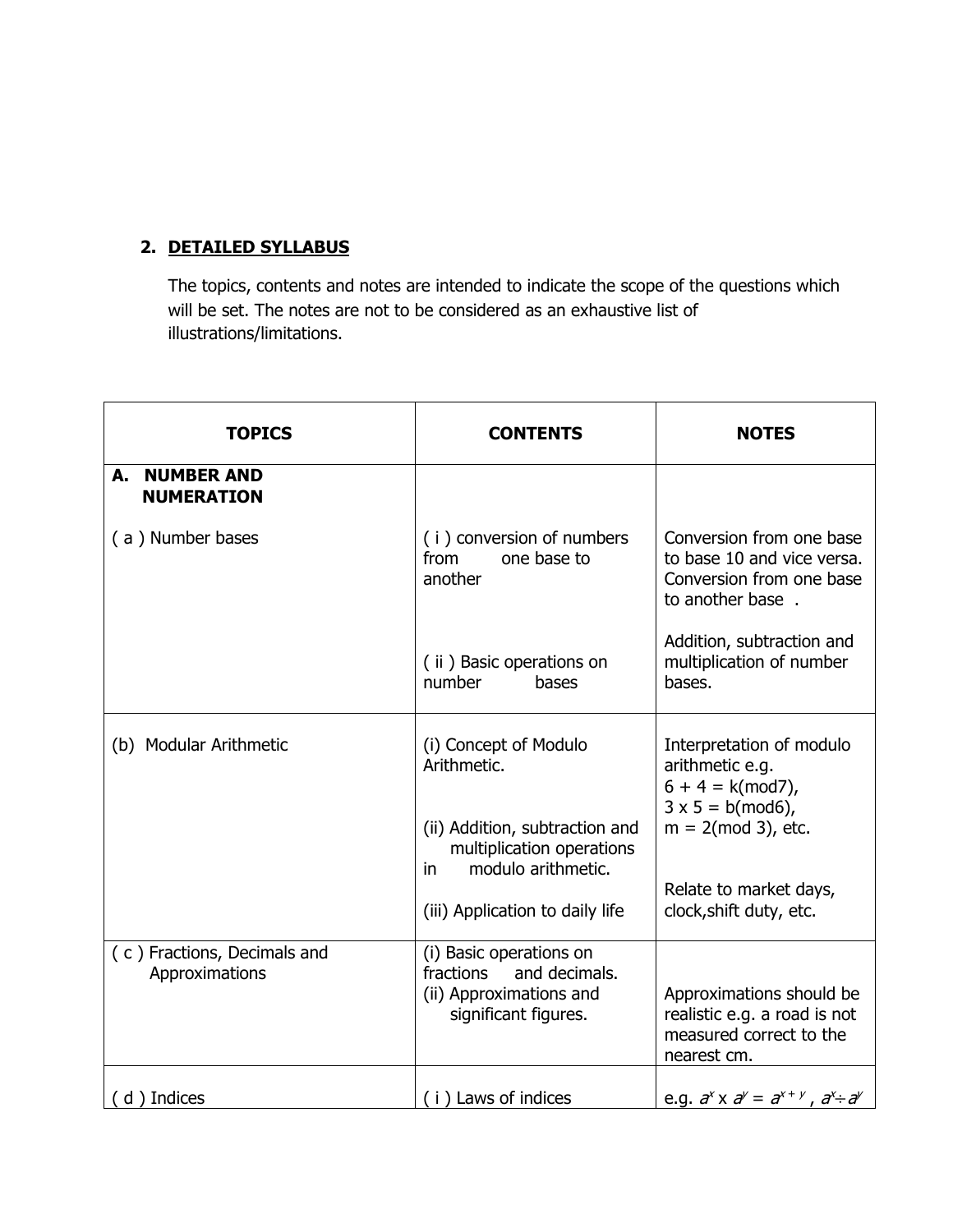|                         | (ii) Numbers in standard<br>form<br>(scientific notation)                                                                                                                                                                                                                                                                                              | $=$ $a^{x-y}$ , $(a^x)^y = a^{xy}$ , etc<br>where $x$ , $y$ are real<br>numbers and $a \ne 0$ .<br>Include simple examples<br>of negative and fractional<br>indices.<br>Expression of large and<br>small numbers in standard<br>form<br>e.g. $375300000 = 3.753 x$<br>$10^{8}$<br>$0.00000035 = 3.5 \times 10^{-7}$<br>Use of tables of squares,<br>square roots and<br>reciprocals is accepted. |
|-------------------------|--------------------------------------------------------------------------------------------------------------------------------------------------------------------------------------------------------------------------------------------------------------------------------------------------------------------------------------------------------|--------------------------------------------------------------------------------------------------------------------------------------------------------------------------------------------------------------------------------------------------------------------------------------------------------------------------------------------------------------------------------------------------|
| (e) Logarithms          | (i) Relationship between<br>indices<br>and logarithms<br>e.g. $y = 10^k$<br>implies<br>$log_{10} y = k$ .<br>(ii) Basic rules of logarithms<br>e.g.<br>$log_{10}(pq) = log_{10}p +$<br>$log_{10}q$<br>$log_{10}(p/q) = log_{10}p -$<br>$log_{10}q$<br>$log_{10}p^{n} = nlog_{10}p$ .<br>(iii) Use of tables of<br>logarithms<br>and<br>antilogarithms. | Calculations involving<br>multiplication, division,<br>powers and roots.                                                                                                                                                                                                                                                                                                                         |
| (f) Sequence and Series | (i) Patterns of sequences.<br>(ii) Arithmetic progression<br>(A.P.)<br>Geometric Progression<br>(G.P.)                                                                                                                                                                                                                                                 | Determine any term of a<br>given sequence. The<br>notation $U_n =$ the nth<br>termof a sequence may be<br>used.<br>Simple cases only,<br>including word problems.<br>(Include sum for A.P. and<br>exclude sum for G.P).                                                                                                                                                                          |
| $(g)$ Sets              | (i) Idea of sets, universal<br>finite and infinite<br>sets,<br>sets,<br>subsets, empty sets<br>disjoint sets.<br>and                                                                                                                                                                                                                                   | Notations: $\mathcal{E}, \subset, \cup, \cap, \{\}$ ,<br>$\emptyset$ , P'(the compliment of<br>P).                                                                                                                                                                                                                                                                                               |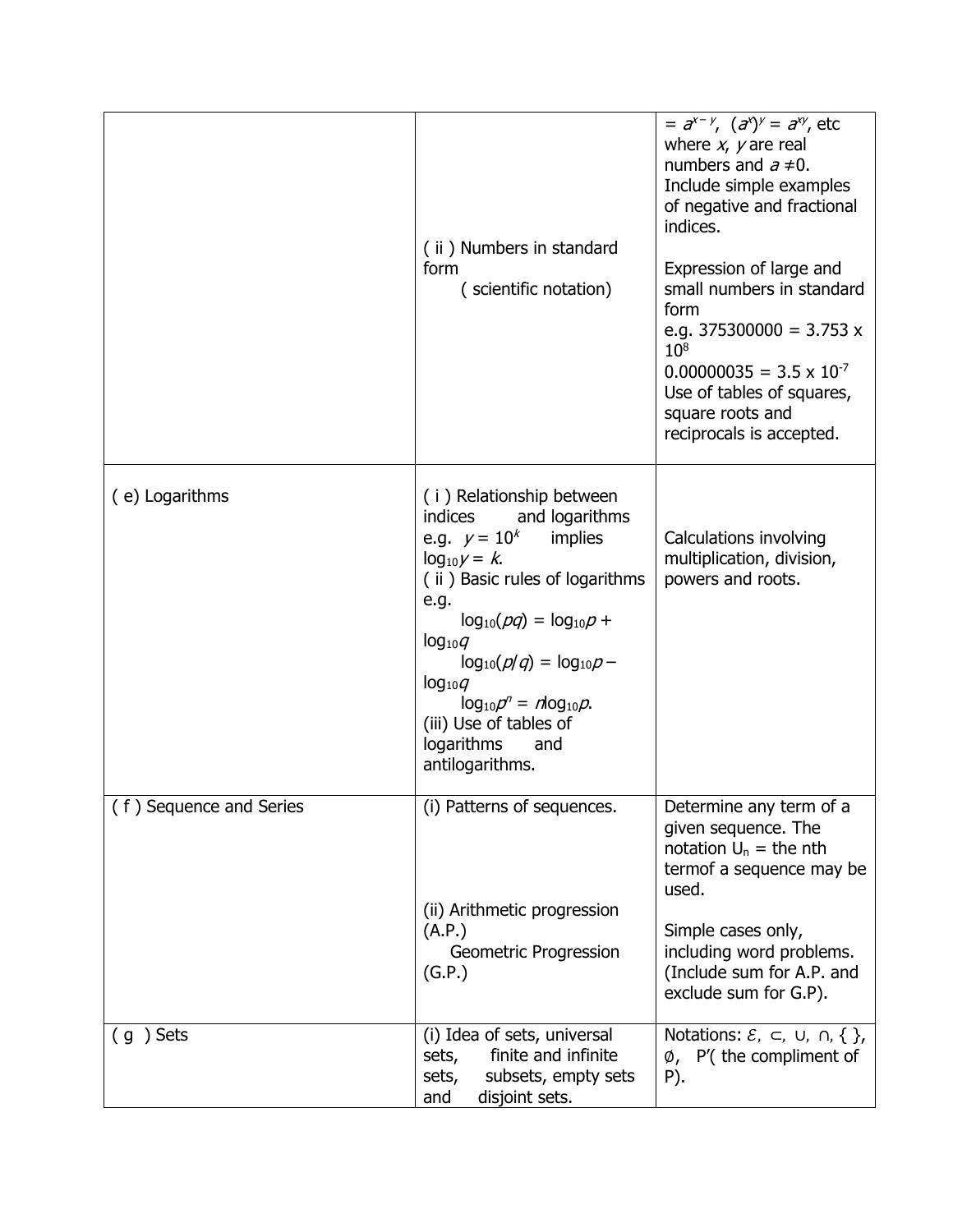| (h) Logical Reasoning                                   | Idea of and notation for<br>intersection and<br>union,<br>complement<br>of sets.<br>(ii) Solution of practical<br>involving<br>problems<br>classification using<br>Venn<br>diagrams.<br>Simple statements. True and | • properties e.g.<br>commutative, associative<br>and distributive<br>Use of Venn diagrams<br>restricted to at most 3<br>sets.<br>Use of symbols: $\Rightarrow$ , $\Leftarrow$ , use                                                 |
|---------------------------------------------------------|---------------------------------------------------------------------------------------------------------------------------------------------------------------------------------------------------------------------|-------------------------------------------------------------------------------------------------------------------------------------------------------------------------------------------------------------------------------------|
|                                                         | false statements. Negation of<br>statements, implications.                                                                                                                                                          | of Venn diagrams.                                                                                                                                                                                                                   |
| (i) Positive and negative<br>integers, rational numbers | The four basic operations on<br>rational numbers.                                                                                                                                                                   | Match rational numbers<br>with points on the number<br>line. Notation: Natural<br>numbers (N), Integers (Z<br>), Rational numbers $(Q)$ .                                                                                           |
| (i) Surds (Radicals)                                    | Simplification and<br>rationalization of simple<br>surds.                                                                                                                                                           | Surds of the form $\frac{a}{\sqrt{b}}$ , a $\sqrt{b}$<br>and $a + \sqrt{b}$ where a is a<br>rational number and b is a<br>positive integer.<br>Basic operations on surds<br>(exclude surd of the form<br>$\frac{a}{b+c\sqrt{d}}$ ). |
| $\bullet\ast$ (k) Matrices and<br>Determinants          | (i) Identification of order,<br>notation and types of<br>matrices.<br>(ii) Addition, subtraction,<br>scalar multiplication and<br>multiplication of<br>matrices.<br>(iii) Determinant of a matrix                   | Not more than $3 \times 3$<br>matrices. Idea of columns<br>and rows.<br>Restrict to 2 x 2 matrices.<br>Application to solving<br>simultaneous linear<br>equations in two variables.<br>Restrict to 2 x 2 matrices.                  |
| (1) Ratio, Proportions and<br>Rates                     | Ratio between two similar<br>quantities.<br>Proportion between two or<br>more similar quantities.<br>Financial partnerships, rates<br>of work, costs, taxes, foreign                                                | Relate to real life<br>situations.<br>Include average rates,                                                                                                                                                                        |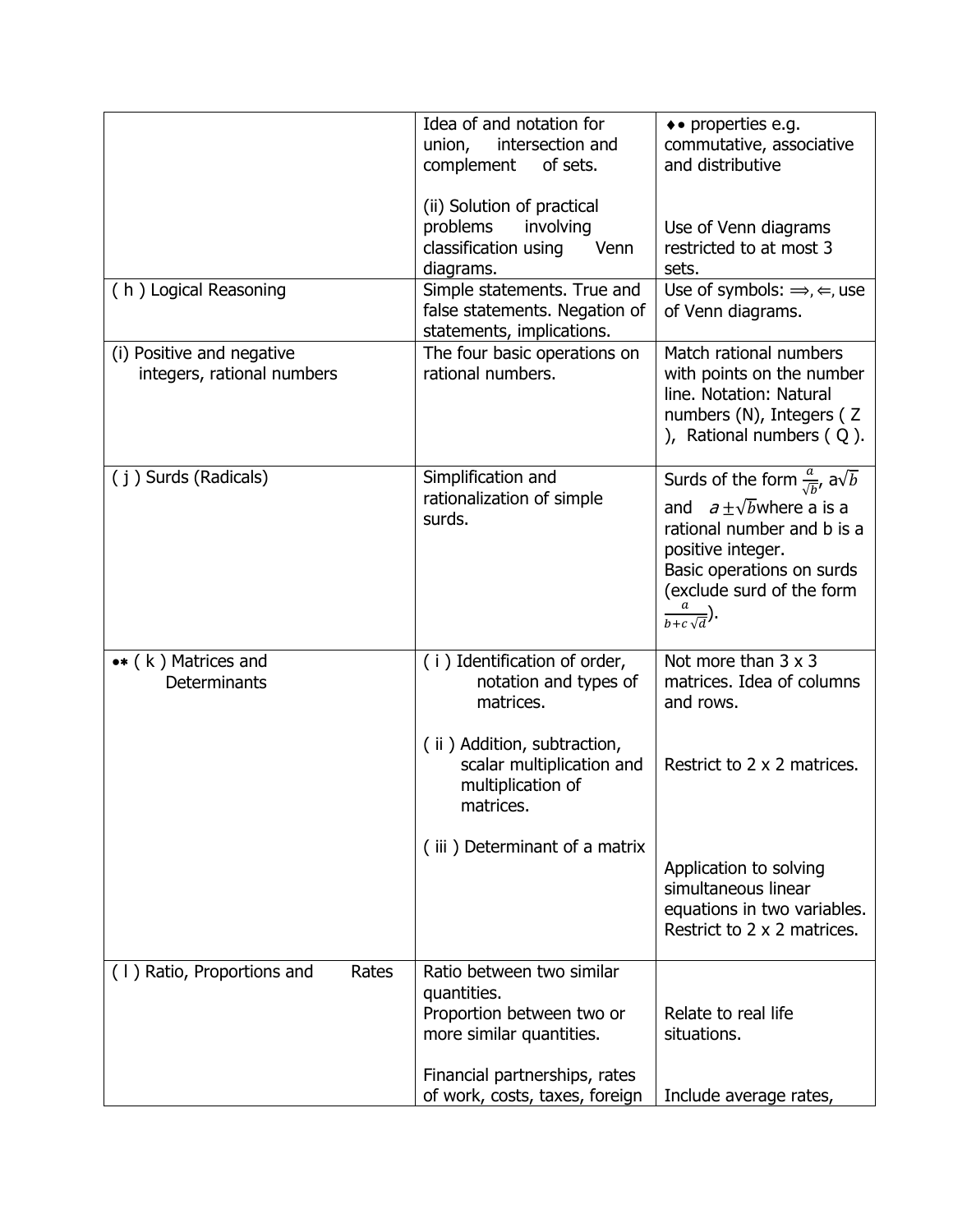|                               | exchange, density (e.g.<br>population), mass, distance,<br>time and speed.                                                               | taxes e.g. VAT,<br>Withholding tax, etc                                                                                                                                                              |
|-------------------------------|------------------------------------------------------------------------------------------------------------------------------------------|------------------------------------------------------------------------------------------------------------------------------------------------------------------------------------------------------|
| (m) Percentages               | Simple interest, commission,<br>discount, depreciation, profit<br>and loss, compound interest,<br>hire purchase and<br>percentage error. | Limit compound interest<br>to a maximum of 3 years.                                                                                                                                                  |
| *(n) Financial Arithmetic     | (i) Depreciation/<br>Amortization.                                                                                                       | Definition/meaning,<br>calculation of depreciation<br>on fixed assets,<br>computation of<br>amortization on capitalized<br>assets.                                                                   |
|                               | (ii) Annuities                                                                                                                           | Definition/meaning, solve<br>simple problems on<br>annuities.                                                                                                                                        |
|                               | (iii) Capital Market<br><b>Instruments</b>                                                                                               | Shares/stocks,<br>debentures, bonds, simple<br>problems on interest on<br>bonds and debentures.                                                                                                      |
| (o) Variation                 | Direct, inverse, partial and<br>joint variations.                                                                                        | Expression of various<br>types of variation in<br>mathematical symbols e.g.<br>direct (z $\propto$ n ), inverse (z $\propto$<br>$\frac{1}{n}$ , etc.<br>Application to simple<br>practical problems. |
| <b>B. ALGEBRAIC PROCESSES</b> |                                                                                                                                          |                                                                                                                                                                                                      |
| (a) Algebraic expressions     | (i) Formulating algebraic<br>expressions from given<br>situations                                                                        | e.g. find an expression for<br>the cost C Naira of 4 pens<br>at $x$ Naira each and 3<br>oranges at $y$ naira each.<br>Solution: $C = 4x + 3y$                                                        |
|                               | (ii) Evaluation of algebraic<br>expressions                                                                                              | e.g. If $x = 60$ and $y = 20$ ,<br>find<br>C.<br>$C = 4(60) + 3(20) = 300$<br>naira.                                                                                                                 |
| b) Simple operations on       | (i) Expansion                                                                                                                            | e.g. $(a+b)(c+d)$ ,                                                                                                                                                                                  |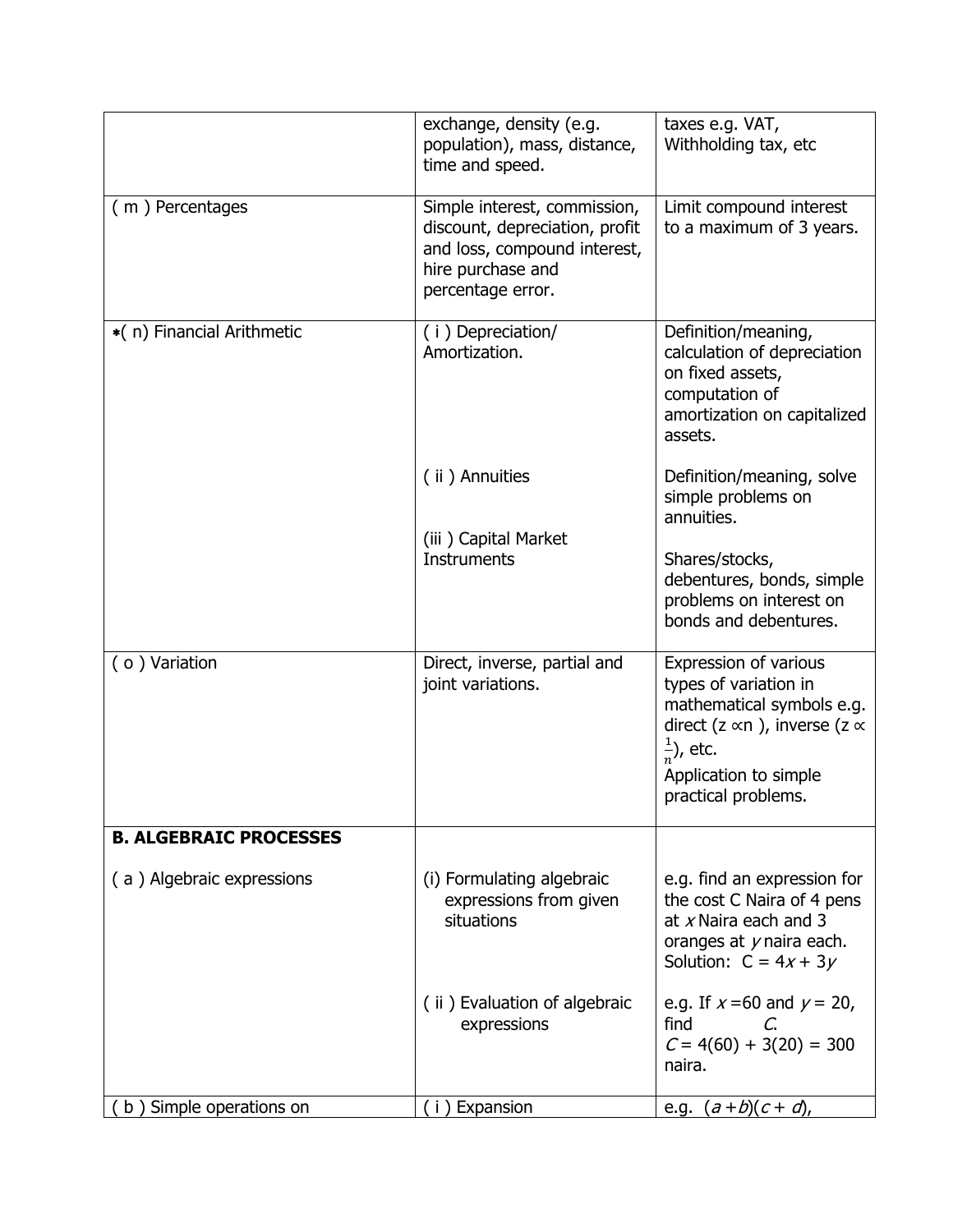| algebraic expressions                          |                                                  | $(a + 3)(c - 4)$ , etc.                                                              |
|------------------------------------------------|--------------------------------------------------|--------------------------------------------------------------------------------------|
|                                                | (ii) Factorization                               | factorization of                                                                     |
|                                                |                                                  | expressions of the form ax<br>$+$ ay,                                                |
|                                                |                                                  | $a(b + c) + d(b + c), a2 -$<br>$b^2$ ,                                               |
|                                                |                                                  | $ax^2 + bx + c$ where a, b, c                                                        |
|                                                |                                                  | are integers.<br>Application of difference                                           |
|                                                |                                                  | of two squares e.g. $49^2$ –<br>$47^2 =$                                             |
|                                                | *** (iii) Binary Operations                      | $(49 + 47)(49 - 47) = 96$ x<br>$2 = 192.$                                            |
|                                                |                                                  | Carry out binary<br>operations on real                                               |
|                                                |                                                  | numbers such as: $a*b =$                                                             |
|                                                |                                                  | $2a + b - ab$ , etc.                                                                 |
| (c) Solution of Linear<br>Equations            | (i) Linear equations in one<br>variable          | Solving/finding the truth<br>set (solution set) for linear                           |
|                                                |                                                  | equations in one variable.                                                           |
|                                                | (ii) Simultaneous linear<br>equations in two     | Solving/finding the truth<br>set of simultaneous                                     |
|                                                | variables.                                       | equations in two variables<br>by elimination,                                        |
|                                                |                                                  | substitution and graphical<br>methods. Word problems                                 |
|                                                |                                                  | involving one or two<br>variables                                                    |
|                                                |                                                  |                                                                                      |
| (d) Change of Subject of a<br>Formula/Relation | (i) Change of subject of a<br>formula/relation   | e.g. if $\frac{1}{f} = \frac{1}{u} + \frac{1}{v'}$ find v.<br>Finding the value of a |
|                                                | (ii) Substitution.                               | variable e.g. evaluating $\nu$                                                       |
|                                                |                                                  | given the values of $u$ and<br>f.                                                    |
| (e) Quadratic Equations                        | (i) Solution of quadratic                        | Using factorization i.e. ab                                                          |
|                                                | equations                                        | $= 0 \Rightarrow$ either $a = 0$ or $b =$<br>0.                                      |
|                                                |                                                  | •***By completing the<br>square and use of formula                                   |
|                                                | (ii) Forming quadratic<br>with given<br>equation | Simple rational roots only                                                           |
|                                                | roots.                                           | e.g. forming a quadratic<br>equation whose roots are                                 |
|                                                |                                                  |                                                                                      |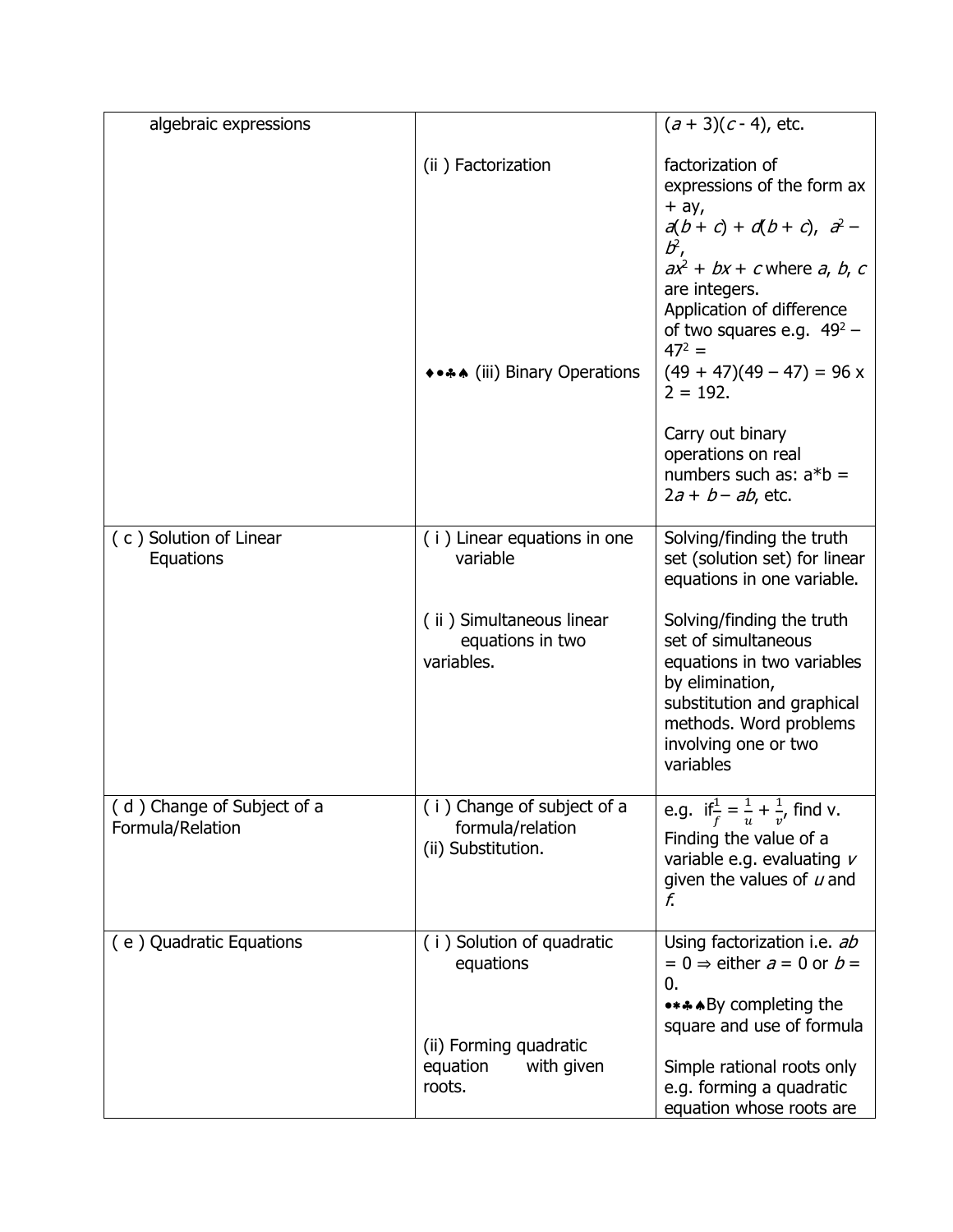|                                                     | (iii) Application of solution of<br>quadratic equation in<br>practical problems.                                                                                                                           | -3 and $\frac{5}{2} \Rightarrow (x + 3)(x - \frac{5}{2})$<br>$= 0.$                                                                                                                                  |
|-----------------------------------------------------|------------------------------------------------------------------------------------------------------------------------------------------------------------------------------------------------------------|------------------------------------------------------------------------------------------------------------------------------------------------------------------------------------------------------|
| Quadratic<br>(f) Graphs of Linear and<br>functions. | (i) Interpretation of graphs,<br>coordinate of points, table<br>values, drawing<br>of<br>quadratic<br>graphs and<br>obtaining roots<br>from<br>graphs.                                                     | Finding:<br>(i) the coordinates of<br>maximum and minimum<br>points on the graph.<br>(ii) intercepts on the axes,<br>identifying axis of<br>symmetry, recognizing<br>sketched graphs.                |
|                                                     | (ii) Graphical solution of a<br>of equations of the<br>pair<br>form:<br>$y = ax^2 + bx + c$ and $y = mx$<br>$+ k$<br>***(iii) Drawing tangents to<br>curves to determine the<br>gradient at a given point. | Use of quadratic graphs to<br>solve related equations<br>e.g. graph of $y = x^2 + y^2$<br>$5x + 6$ to solve $x^2 + 5x +$<br>$4 = 0.$<br>Determining the gradient<br>by drawing relevant<br>triangle. |
| (g) Linear Inequalities                             | (i) Solution of linear<br><i>inequalities</i><br>in one<br>variable and<br>representation on the<br>line.<br>number                                                                                        | Truth set is also required.<br>Simple practical problems                                                                                                                                             |
|                                                     | *(ii) Graphical solution of<br>linear<br>inequalities in two<br>variables.<br>*(iii) Graphical solution of<br>simultaneous linear<br>inequalities in two<br>variables.                                     | Maximum and minimum<br>values. Application to real<br>life situations e.g.<br>minimum cost, maximum<br>profit, linear<br>programming, etc.                                                           |
| (h) Algebraic Fractions                             | Operations on algebraic<br>fractions with:<br>(i) Monomial denominators                                                                                                                                    | Simple cases only e.g. $\frac{1}{r}$<br>$+\frac{1}{v} = \frac{x+y}{xy} (x \neq 0, y \neq 0).$                                                                                                        |
|                                                     | (ii) Binomial denominators                                                                                                                                                                                 | Simple cases only e.g.                                                                                                                                                                               |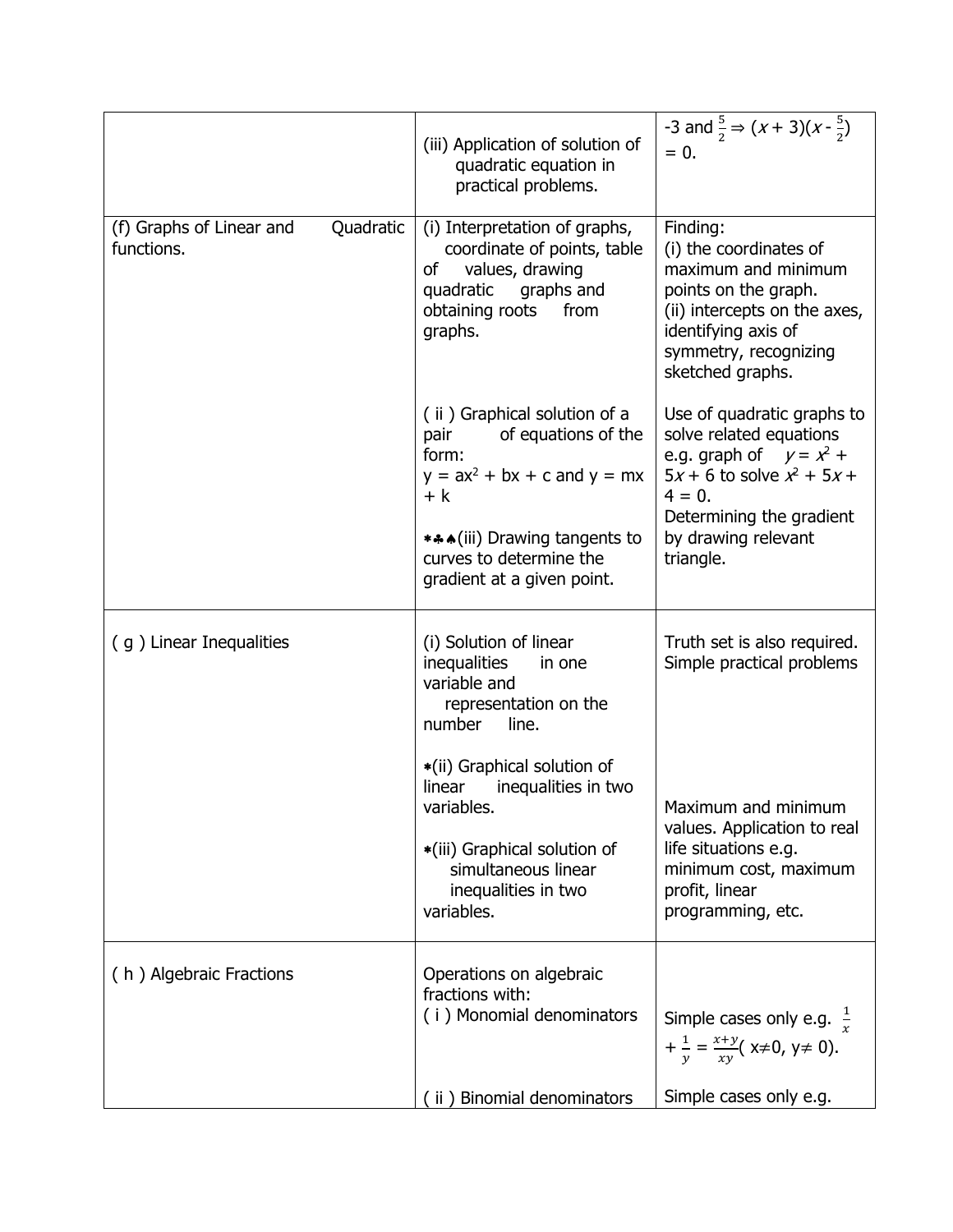| **** (i) Functions and Relations | <b>Types of Functions</b>                                                                                                                                                                    | $\frac{1}{x-a} + \frac{1}{x-b} = \frac{2x-a-b}{(x-a)(x-b)}$<br>where $a$ and $b$ are<br>constants and $x \neq a$ or b.<br>Values for which a fraction<br>is undefined e.g. $\frac{1}{x+3}$ is not<br>defined for $x = -3$ .<br>One-to-one, one-to-many,<br>many-to-one, many-to-<br>many.<br>Functions as a mapping,<br>determination of the rule<br>of a given<br>mapping/function. |
|----------------------------------|----------------------------------------------------------------------------------------------------------------------------------------------------------------------------------------------|--------------------------------------------------------------------------------------------------------------------------------------------------------------------------------------------------------------------------------------------------------------------------------------------------------------------------------------------------------------------------------------|
| <b>C. MENSURATION</b>            |                                                                                                                                                                                              |                                                                                                                                                                                                                                                                                                                                                                                      |
| (a) Lengths and<br>Perimeters    | (i) Use of Pythagoras<br>*** sine and<br>theorem,<br>cosine rules to determine<br>lengths and<br>distances.<br>(ii) Lengths of arcs of<br>circles, perimeters of<br>sectors and<br>segments. | No formal proofs of the<br>theorem and rules are<br>required.                                                                                                                                                                                                                                                                                                                        |
|                                  | ****(iii) Longitudes and<br>Latitudes.                                                                                                                                                       | Distances along latitudes<br>and Longitudes and their<br>corresponding angles.                                                                                                                                                                                                                                                                                                       |
| (b) Areas                        | (i) Triangles and special<br>quadrilaterals -<br>rectangles,<br>parallelograms and<br>trapeziums<br>(ii) Circles, sectors and<br>of circles.<br>segments                                     | Areas of similar figures.<br>Include area of triangle $=$<br>$1/2$ base x height and<br>1/ <sub>2</sub> absinC.<br>Areas of compound<br>shapes.<br>Relationship between the<br>sector of a circle and the<br>surface area of a cone.                                                                                                                                                 |
|                                  | (iii) Surface areas of cubes,<br>cuboids, cylinder,<br>righttriangular<br>pyramids,<br>prisms, cones<br>andspheres.                                                                          |                                                                                                                                                                                                                                                                                                                                                                                      |
| (c) Volumes                      | (i) Volumes of cubes,<br>cuboids,<br>cylinders, cones,<br>pyramids and<br>right<br>spheres.                                                                                                  | Include volumes of<br>compound shapes.                                                                                                                                                                                                                                                                                                                                               |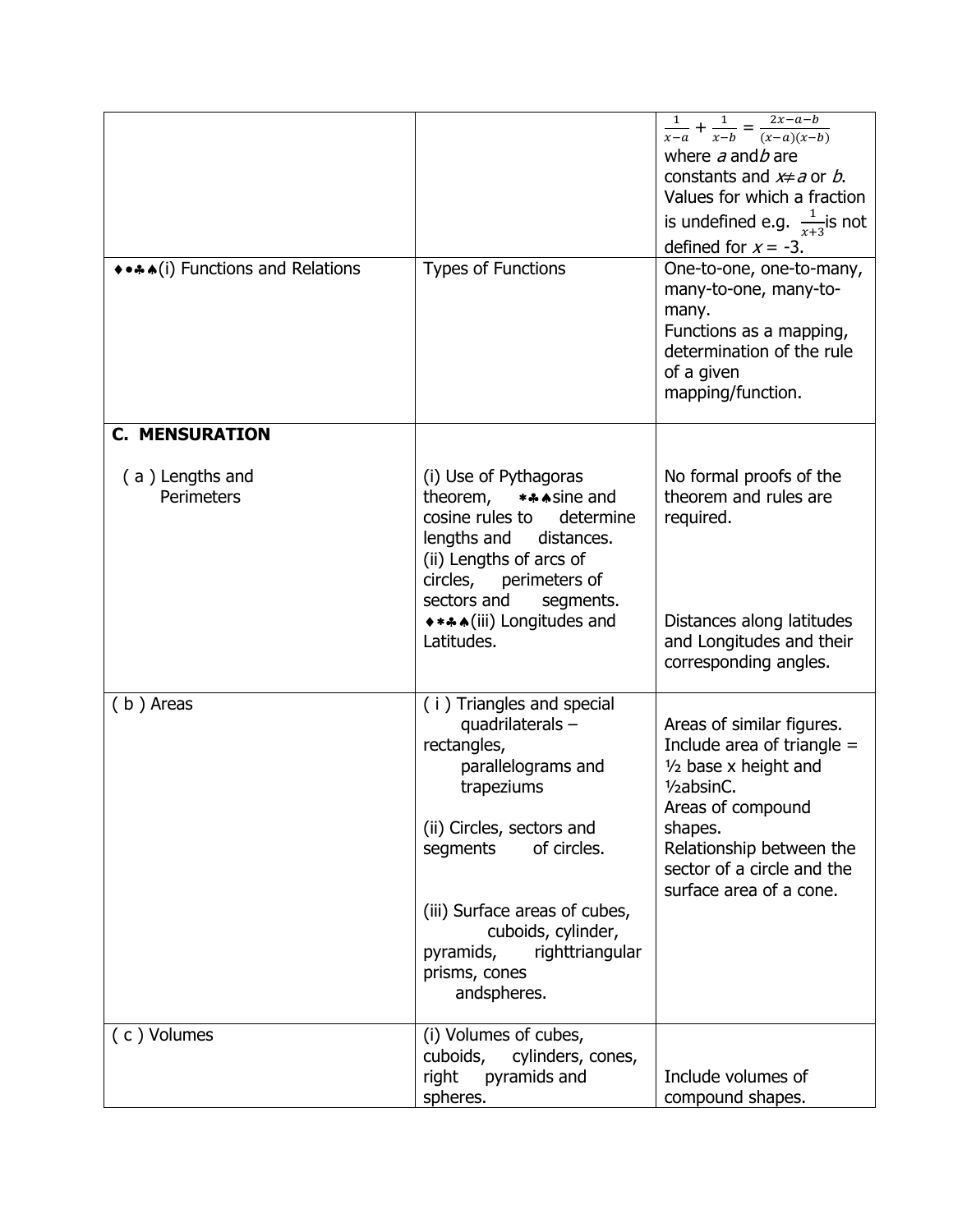|                                                 | (ii) Volumes of similar solids                                                                                                                                                         |                                                                                                                            |
|-------------------------------------------------|----------------------------------------------------------------------------------------------------------------------------------------------------------------------------------------|----------------------------------------------------------------------------------------------------------------------------|
| <b>D. PLANE GEOMETRY</b>                        |                                                                                                                                                                                        |                                                                                                                            |
| (a) Angles                                      | (i) Angles at a point add up<br>360°.<br>to<br>(ii) Adjacent angles on a<br>line are<br>straight<br>supplementary.<br>(iii) Vertically opposite angles<br>equal.<br>are                | The degree as a unit of<br>measure.<br>Consider acute, obtuse,<br>reflex angles, etc.                                      |
| (b) Angles and intercepts on<br>parallel lines. | (i) Alternate angles are<br>equal.<br>(ii) Corresponding angles<br>equal.<br>are<br>(iii) Interior opposite angles<br>supplementary<br>are<br>***(iv) Intercept theorem.               | Application to proportional<br>division of a line segment.                                                                 |
| (c) Triangles and Polygons.                     | (i) The sum of the angles of<br>triangle is 2 right<br>a<br>angles.<br>(ii) The exterior angle of a<br>triangle equals the sum of<br>the two interior opposite<br>angles.              | *The formal proofs of<br>those underlined may be<br>required.                                                              |
|                                                 | (iii) Congruent triangles.                                                                                                                                                             | Conditions to be known<br>but proofs not required<br>e.g. SSS, SAS, etc.                                                   |
|                                                 | (iv) Properties of special<br>triangles<br>Isosceles,<br>equilateral,<br>right-angled, etc                                                                                             | Use symmetry where<br>applicable.                                                                                          |
|                                                 | (v) Properties of special<br>quadrilaterals-<br>parallelogram, rhombus,<br>square, rectangle,<br>trapezium.<br>(vi) Properties of similar<br>triangles.<br>(vii) The sum of the angles | Equiangular properties<br>and ratio of sides and<br>areas.<br>Sum of interior angles $=$<br>(n - 2)180 $^{\circ}$ or (2n – |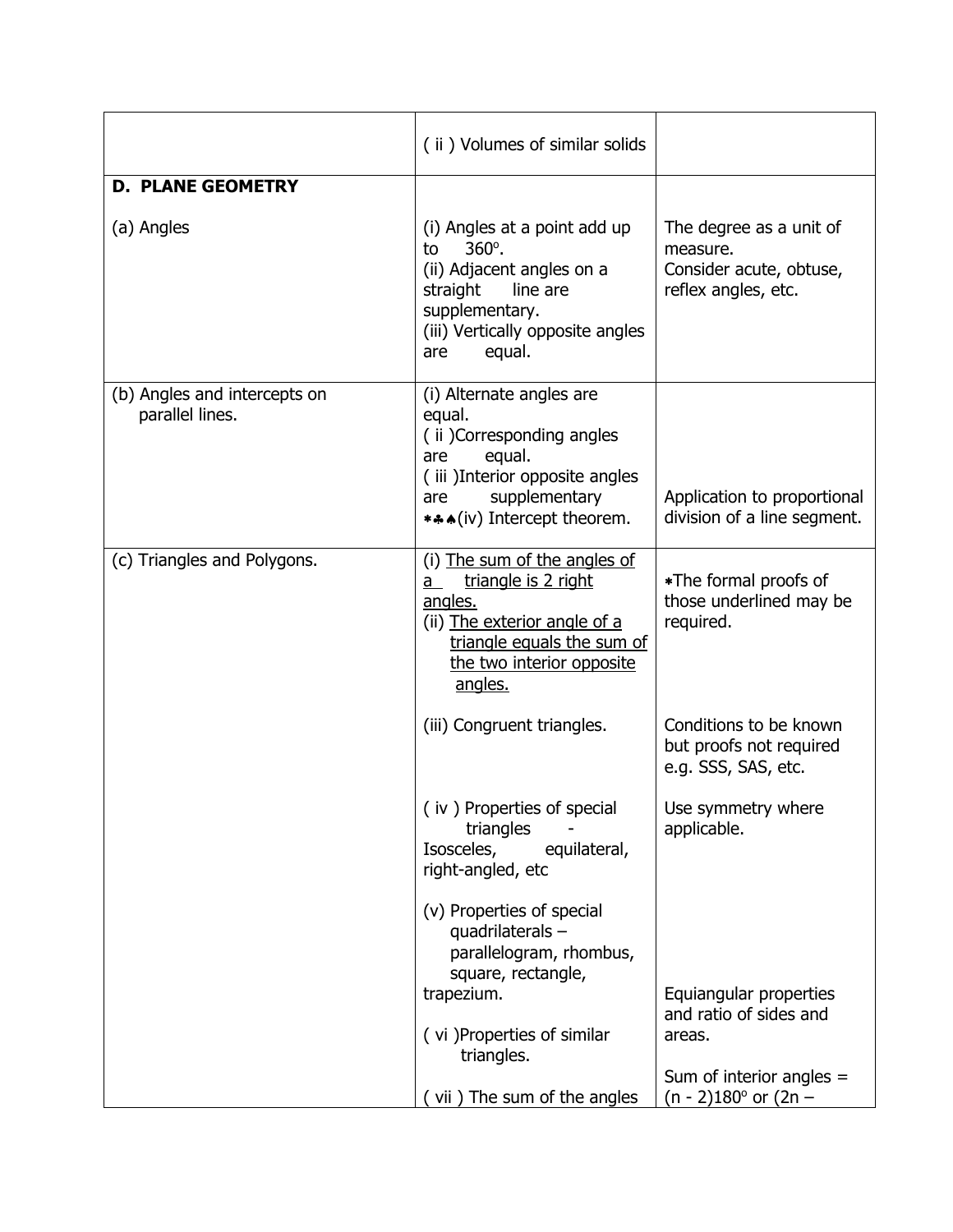|                            | of a<br>polygon                                                                                                                                                                                                                    | 4) right angles, where n is<br>the number of sides                             |
|----------------------------|------------------------------------------------------------------------------------------------------------------------------------------------------------------------------------------------------------------------------------|--------------------------------------------------------------------------------|
|                            |                                                                                                                                                                                                                                    |                                                                                |
|                            | (viii) Property of exterior<br>angles<br>of a polygon.                                                                                                                                                                             |                                                                                |
|                            | (ix) Parallelograms on the<br>base and between<br>same<br>parallels are<br>the same<br>equal in area.                                                                                                                              |                                                                                |
| (d) Circles                | (i) Chords.                                                                                                                                                                                                                        | Angles subtended by                                                            |
|                            |                                                                                                                                                                                                                                    | chords in a circle and at<br>the centre. Perpendicular<br>bisectors of chords. |
|                            | (ii) The angle which an arc of<br>circle subtends at the<br>a -<br>centre of the circle is<br>twice that<br>which it<br>subtends at any<br>point on<br>the remaining part<br>of the<br>circumference.                              | *the formal proofs of<br>those underlined may be<br>required.                  |
|                            | (iii) Any angle subtended at<br>the<br>circumference by a<br>diameter<br>is a right angle.                                                                                                                                         |                                                                                |
|                            | (iv) Angles in the same<br>segment<br>are equal.<br>(v) Angles in opposite<br>segments<br>are<br>supplementary.                                                                                                                    |                                                                                |
|                            | (vi) Perpendicularity of<br>and radius.<br>tangent                                                                                                                                                                                 |                                                                                |
|                            | (vii) If a tangent is drawn to<br>circle and from the<br>a<br>point of<br>contact a chord<br><u>is drawn,</u><br>each angle<br>which this chord<br>makes<br>with the tangent is<br>equal to the angle in the<br>alternate segment. |                                                                                |
| ◆ * * * ( e ) Construction | (i) Bisectors of angles and                                                                                                                                                                                                        |                                                                                |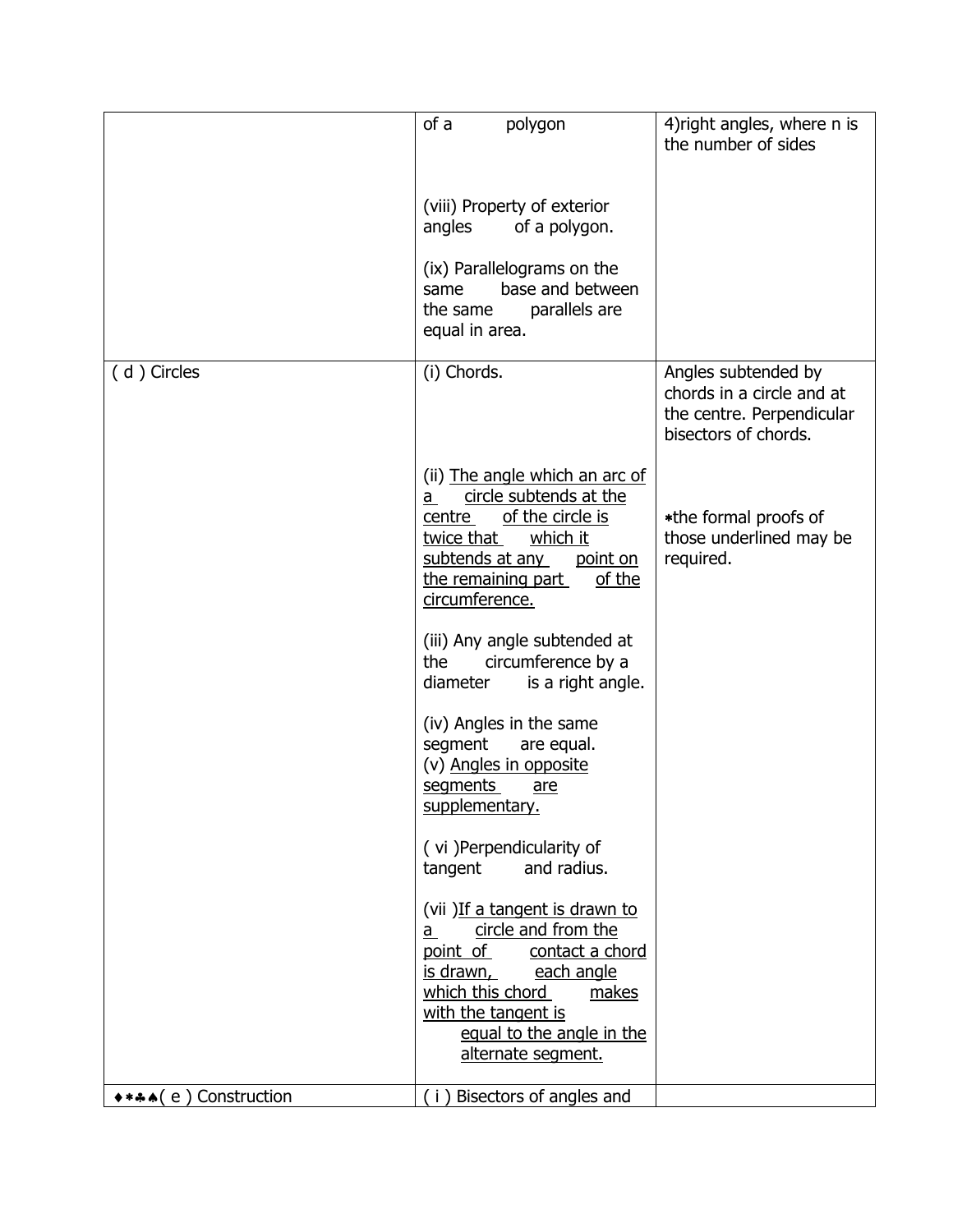|                                                                           | line<br>segments<br>(ii) Line parallel or<br>perpendicular<br>to a given<br>line.<br>(iii) Angles e.g. $90^\circ$ , $60^\circ$ ,<br>45°,<br>$30^\circ$ , and an angle<br>equal to a<br>given angle.<br>(iv) Triangles and<br>quadrilaterals<br>from<br>sufficient data.                                                                   | Include combination of<br>these angles e.g. $75^\circ$ ,<br>105°,135°, etc.                                                                                                                                                                                                                                                                                                                  |
|---------------------------------------------------------------------------|-------------------------------------------------------------------------------------------------------------------------------------------------------------------------------------------------------------------------------------------------------------------------------------------------------------------------------------------|----------------------------------------------------------------------------------------------------------------------------------------------------------------------------------------------------------------------------------------------------------------------------------------------------------------------------------------------------------------------------------------------|
| ****(f) Loci                                                              | Knowledge of the loci listed<br>below and their intersections<br>in 2 dimensions.<br>(i) Points at a given distance<br>a given point.<br>from<br>(ii) Points equidistant from<br>given points.<br>two<br>(iii)Points equidistant from<br>given straight lines.<br>two<br>(iv)Points at a given distance<br>from a given<br>straight line. | Consider parallel and<br>intersecting lines.<br>Application to real life<br>situations.                                                                                                                                                                                                                                                                                                      |
| <b>E. COORDINATE</b><br><b>GEOMETRY OF</b><br><b>STRAIGHT LINES</b>       | (i) Concept of the x-y plane.<br>(ii) Coordinates of points on<br>the x-y plane.                                                                                                                                                                                                                                                          | Midpoint of two points,<br>distance between two<br>points i.e. $ PQ $ =<br>$\sqrt{(x_2 - x_1)^2 + (y_2 - y_1)^2}$<br>where $P(x_1,y_1)$ and $Q(x_2,$<br>y <sub>2</sub> ), gradient (slope) of a<br>line $m = \frac{y_2 - y_1}{x_2 - x_1}$ , equation<br>of a line in the form $y =$<br>$mx + c$ and $y - y_1 = m(x)$<br>$-x_1$ ), where m is the<br>gradient (slope) and c is a<br>constant. |
| <b>F. TRIGONOMETRY</b><br>(a) Sine, Cosine and Tangent<br>of<br>an angle. | (i) Sine, Cosine and Tangent<br>acute angles.<br>οf<br>(ii) Use of tables of<br>trigonometric<br>ratios.<br>(iii) Trigonometric ratios of                                                                                                                                                                                                 | Use of right angled<br>triangles                                                                                                                                                                                                                                                                                                                                                             |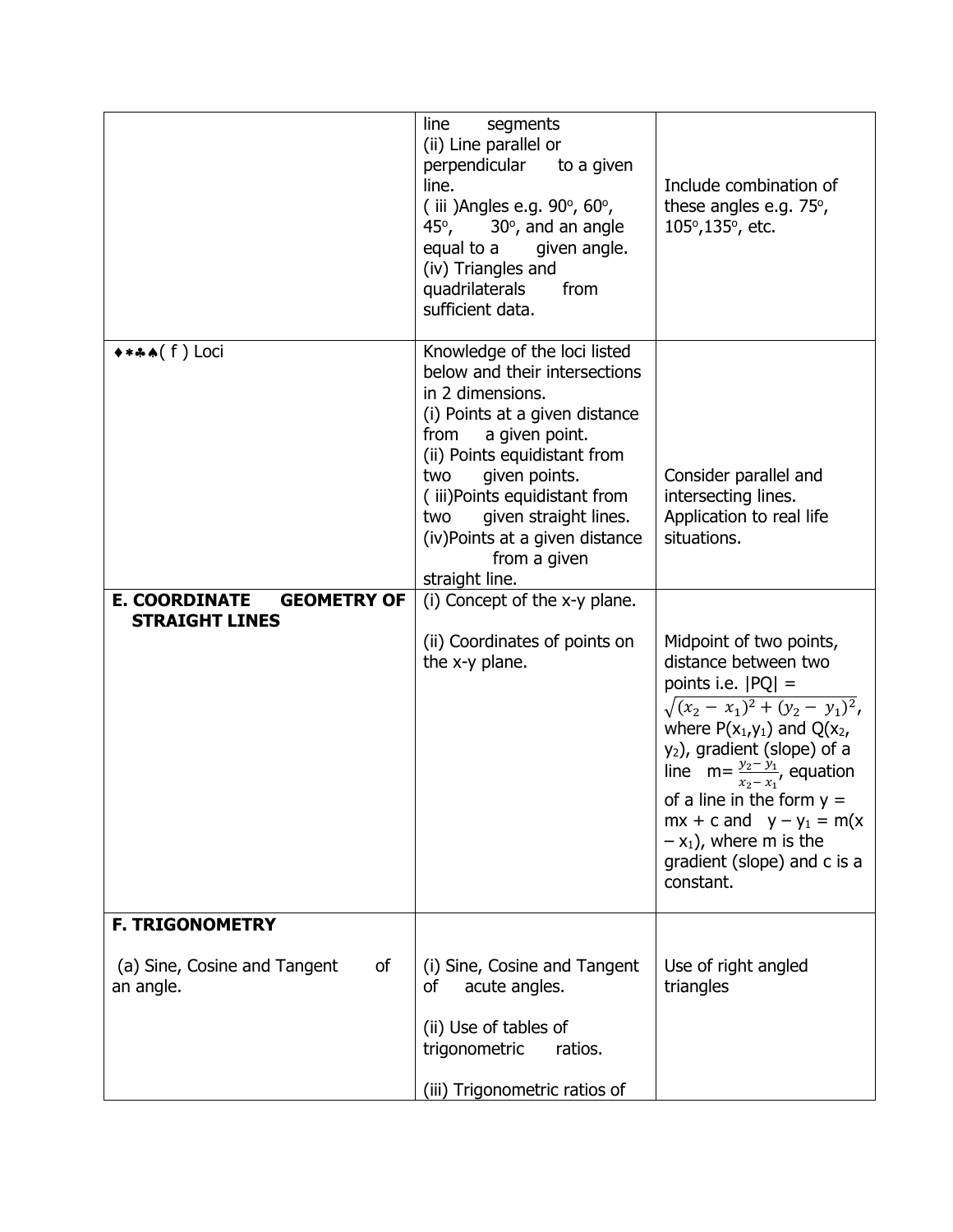|                                            | $30^\circ$ ,<br>$45^\circ$ and $60^\circ$ .                                                                                                                 | Without the use of tables.                                                                                                                                                                                                                                                                                                                                                                                                                                                                                                                         |
|--------------------------------------------|-------------------------------------------------------------------------------------------------------------------------------------------------------------|----------------------------------------------------------------------------------------------------------------------------------------------------------------------------------------------------------------------------------------------------------------------------------------------------------------------------------------------------------------------------------------------------------------------------------------------------------------------------------------------------------------------------------------------------|
|                                            | (iv) Sine, cosine and tangent<br>of angles from $0^\circ$ to 360 $^\circ$ .<br>(v) Graphs of sine and<br>cosine.<br>(vi) Graphs of trigonometric<br>ratios. | Relate to the unit circle.<br>$0^{\circ} \le x \le 360^{\circ}$ .<br>e.g. $y = \pi sin x$ , $y = b cos x$<br>Graphs of simultaneous<br>linear and trigonometric<br>equations.<br>e.g. $y =$ asin $x +$ bcos $x$ ,<br>etc.                                                                                                                                                                                                                                                                                                                          |
| (b) Angles of elevation and<br>depression  | (i) Calculating angles of<br>elevation and depression.<br>(ii) Application to heights and<br>distances.                                                     | Simple problems only.                                                                                                                                                                                                                                                                                                                                                                                                                                                                                                                              |
| $***$ $( c )$ Bearings                     | (i) Bearing of one point from<br>another.<br>(ii) Calculation of distances<br>and angles                                                                    | Notation e.g. 035°, N35°E<br>Simple problems only. Use<br>of diagram is<br>required.***Sine and<br>cosine rules may be used.                                                                                                                                                                                                                                                                                                                                                                                                                       |
| <b>*G. INTRODUCTORY</b><br><b>CALCULUS</b> | (i) Differentiation of algebraic<br>functions.<br>(ii) Integration of simple<br>Algebraic functions.                                                        | Concept/meaning of<br>differentiation/derived<br>function, $\frac{dy}{dx}$ , relationship<br>between gradient of a<br>curve at a point and the<br>differential coefficient of<br>the equation of the curve<br>at that point. Standard<br>derivatives of some basic<br>function e.g. if $y = x^2$ , $\frac{dy}{dx}$<br>= 2x. If $s = 2t^3 + 4$ , $\frac{ds}{dt} =$<br>$v = 6t^2$ , where s =<br>distance, $t = time$ and $v =$<br>velocity. Application to<br>real life situation such as<br>maximum and minimum<br>values, rates of change<br>etc. |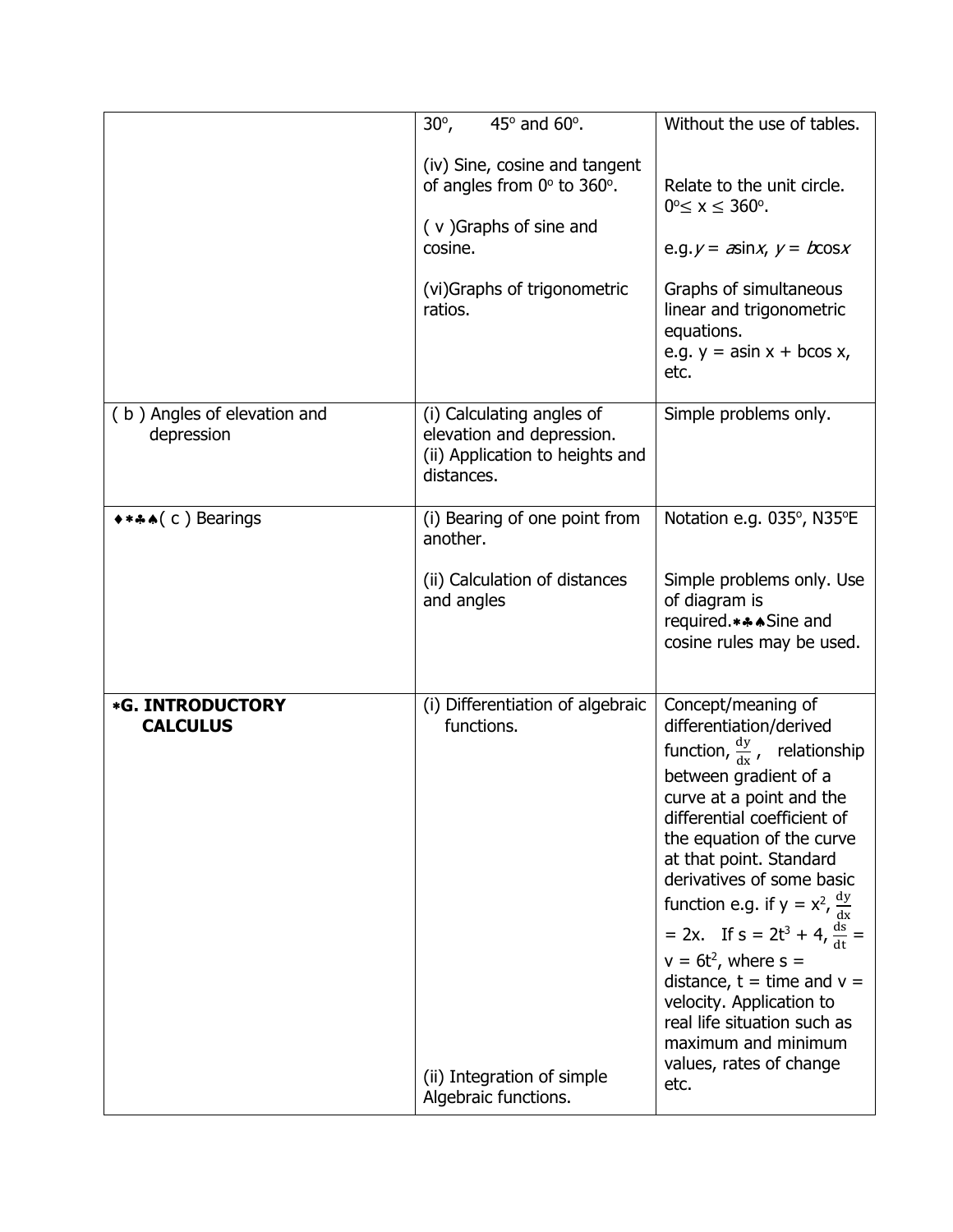|                                                            |                                                                                       | Meaning/ concept of<br>integration, evaluation of<br>simple definite algebraic<br>equations.                                                                                                                                                                                                                                                    |
|------------------------------------------------------------|---------------------------------------------------------------------------------------|-------------------------------------------------------------------------------------------------------------------------------------------------------------------------------------------------------------------------------------------------------------------------------------------------------------------------------------------------|
| <b>H. STATISTICS AND</b><br>PROBABILITY.<br>(A) Statistics | (i) Frequency distribution                                                            | Construction of frequency<br>distribution tables,<br>concept of class intervals,<br>class mark and class<br>boundary.                                                                                                                                                                                                                           |
|                                                            | (ii) Pie charts, bar charts,<br>histograms and frequency<br>polygons                  | Reading and drawing<br>simple inferences from<br>graphs, interpretation of<br>data in histograms.                                                                                                                                                                                                                                               |
|                                                            | (iii) Mean, median and mode<br>for both discrete and<br>grouped data.                 | Exclude unequal class<br>interval.<br>Use of an assumed mean<br>is acceptable but not<br>required. For grouped<br>data, the mode should be<br>estimated from the<br>histogram while the<br>median, quartiles and<br>percentiles are estimated<br>from the cumulative<br>frequency curve.                                                        |
|                                                            | (iv) Cumulative frequency<br>curve (Ogive).                                           |                                                                                                                                                                                                                                                                                                                                                 |
|                                                            | (v) Measures of Dispersion:<br>range, semi inter-                                     | Application of the<br>cumulative frequency<br>curve to every day life.                                                                                                                                                                                                                                                                          |
|                                                            | quartile/inter-quartile range,<br>variance, mean deviation and<br>standard deviation. | Definition of range,<br>variance, standard<br>deviation, inter-quartile<br>range. Note that mean<br>deviation is the mean of<br>the absolute deviations<br>from the mean and<br>variance is the square of<br>the standard deviation.<br>Problems on range,<br>variance, standard<br>deviation etc.<br>*** Standard deviation of<br>grouped data |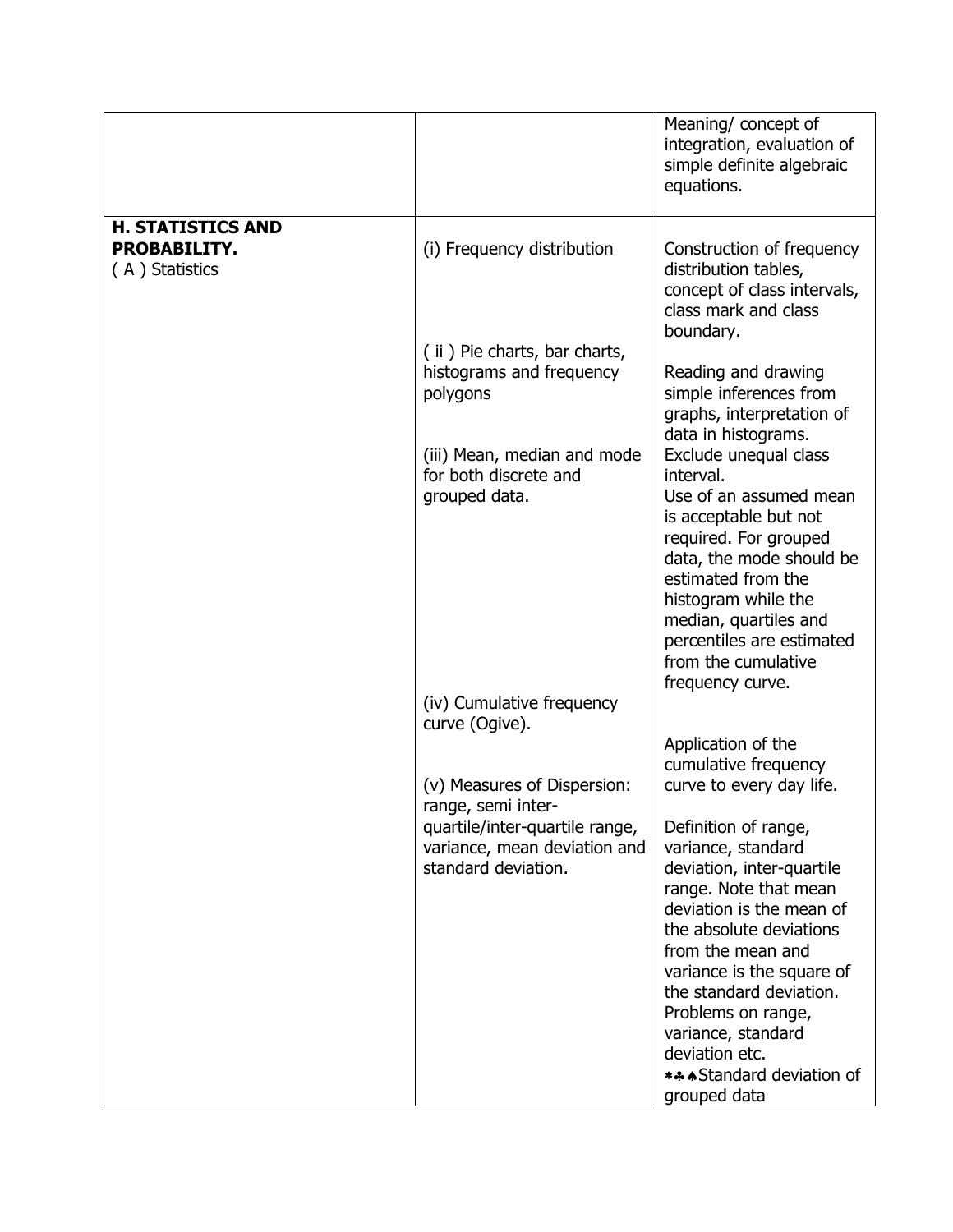| (b) Probability                                     | (i) Experimental and<br>theoretical probability.                                                                                                    | Include equally likely<br>events e.g. probability of<br>throwing a six with a fair<br>die or a head when<br>tossing a fair coin.                                              |
|-----------------------------------------------------|-----------------------------------------------------------------------------------------------------------------------------------------------------|-------------------------------------------------------------------------------------------------------------------------------------------------------------------------------|
|                                                     | (ii) Addition of probabilities<br>mutually exclusive and<br>for<br>independent events.                                                              | With replacement.<br>*** without replacement.                                                                                                                                 |
|                                                     | (iii) Multiplication of<br>probabilities<br>for<br>independent events.                                                                              | Simple practical problems<br>only. Interpretation of<br>"and" and "or" in<br>probability.                                                                                     |
| <b>***I. VECTORS AND</b><br><b>TRANSFORMATION</b>   |                                                                                                                                                     |                                                                                                                                                                               |
| (a) Vectors in a Plane                              | Vectors as a directed line<br>segment.<br>Cartesian components of a<br>vector                                                                       | $(5, 060^{\circ})$<br>e.g. $\binom{5 \sin 60^o}{5 \cos 60^o}$ .                                                                                                               |
| (b) Transformation in the<br><b>Cartesian Plane</b> | Magnitude of a vector, equal<br>vectors, addition and<br>subtraction of vectors, zero<br>vector, parallel vectors,<br>multiplication of a vector by | Knowledge of graphical<br>representation is<br>necessary.                                                                                                                     |
|                                                     | scalar.<br>Reflection of points and<br>shapes in the Cartesian<br>Plane.                                                                            | Restrict Plane to the x and<br>y axes and in the lines $x =$<br>k, $y = x$ and $y = kx$ ,<br>where k is an integer.<br>Determination of mirror<br>lines (symmetry).           |
|                                                     | Rotation of points and<br>shapes in the Cartesian<br>Plane.                                                                                         | Rotation about the origin<br>and a point other than the<br>origin.<br>Determination of the<br>angle of rotation (restrict<br>angles of rotation to -180°<br>to $180^\circ$ ). |
|                                                     | Translation of points and<br>shapes in the Cartesian                                                                                                | Translation using a<br>translation vector.                                                                                                                                    |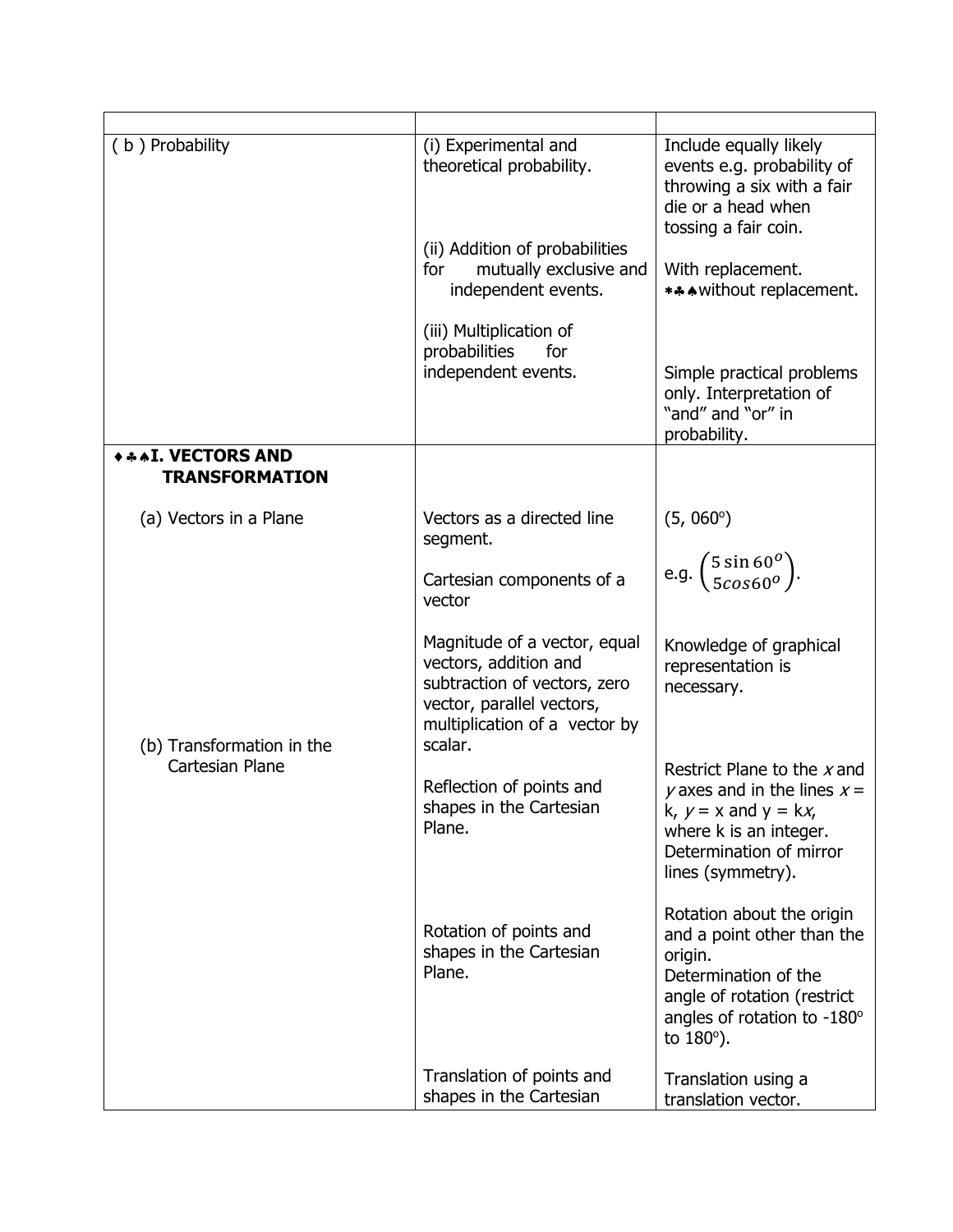| Plane.      |                                                                                                                                            |
|-------------|--------------------------------------------------------------------------------------------------------------------------------------------|
| Enlargement | Draw the images of plane<br>figures under enlargement<br>with a given centre for a<br>given scale factor.Use<br>given scales to enlarge or |
|             | reduce plane figures.                                                                                                                      |

# **3. UNITS**

Candidates should be familiar with the following units and their symbols.

# **( 1 ) Length**

1000 millimetres (mm) = 100 centimetres (cm) = 1 metre(m). 1000 metres =  $1$  kilometre (km)

# **( 2 ) Area**

10,000 square metres  $(m^2) = 1$  hectare (ha)

# **( 3 ) Capacity**

1000 cubic centimeters  $(cm^3) = 1$  litre (I)

# **( 4 ) Mass**

1000 milligrammes (mg) = 1 gramme (g)

1000 grammes  $(g) = 1$  kilogramme(kg)

1000 ogrammes  $(kg) = 1$  tonne.

### **( 5) Currencies**

| The Gambia                            |  | 100 bututs (b) = 1 Dalasi (D)                                  |
|---------------------------------------|--|----------------------------------------------------------------|
| Ghana                                 |  | 100 Ghana pesewas (Gp) = 1 Ghana Cedi (GH $\phi$ )             |
| Liberia                               |  | 100 cents $(c) = 1$ Liberian Dollar (LD)                       |
| Nigeria                               |  | 100 kobo (k) = 1 Naira ( $\mathbb{H}$ )                        |
| Sierra Leone                          |  | 100 cents $(c) = 1$ Leone (Le)                                 |
| <b>UK</b>                             |  | 100 pence (p) = 1 pound $(E)$                                  |
| <b>USA</b>                            |  | 100 cents (c) = 1 dollar (\$)                                  |
|                                       |  | French Speaking territories: $100$ centimes (c) = 1 Franc (fr) |
| Any other units used will be defined. |  |                                                                |

### **4. OTHER IMPORTANT INFORMATION**